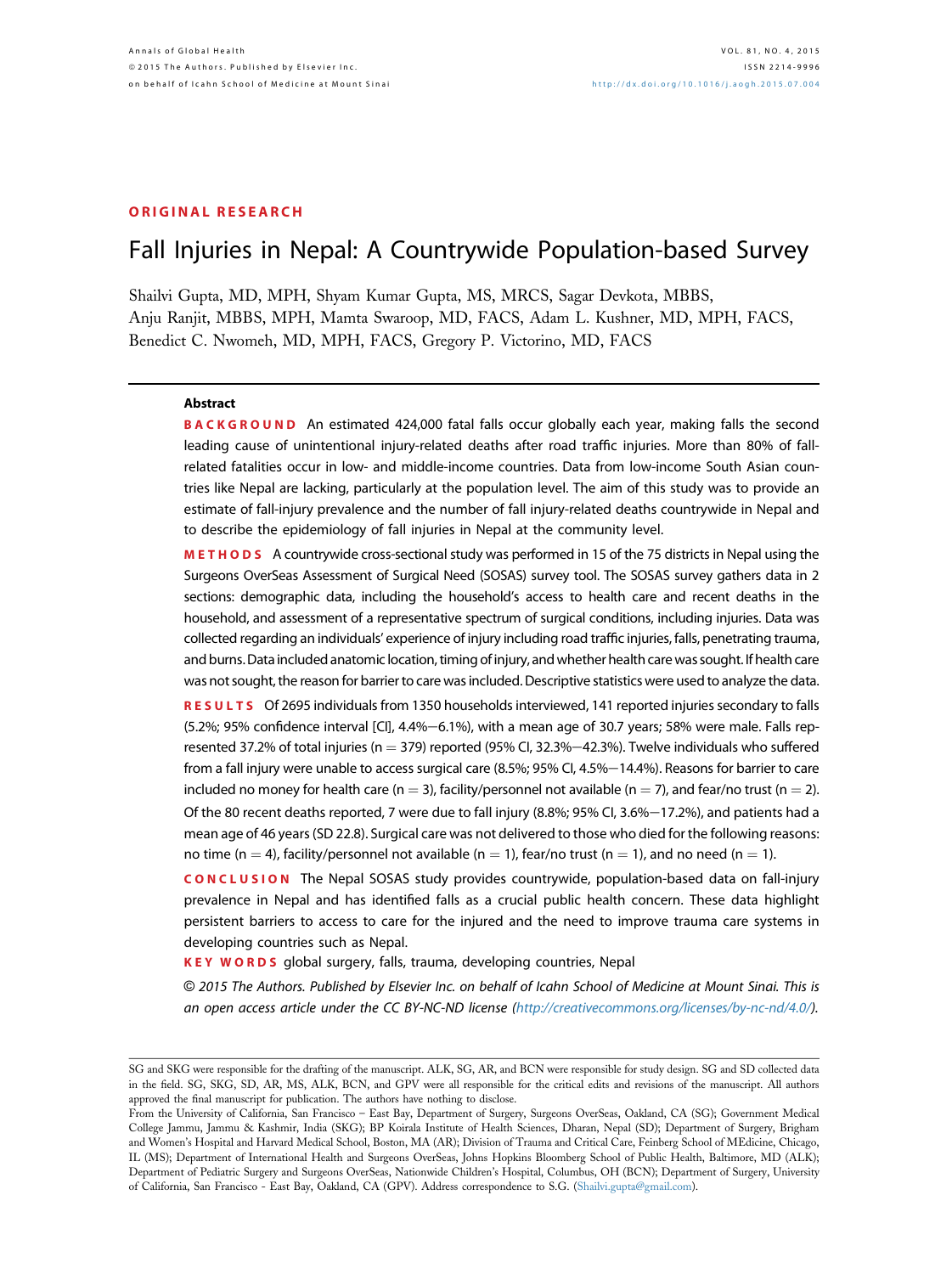#### INTRODUCTION

With growing empirical evidence, traumatic injuries have earned a position as a global health priority, claiming more than 5.8 million lives worldwide per year.<sup>[1](#page-6-0)</sup> Within the realm of traumatic injuries, 424,000 fatalities per year are a result of fall injuries, second only to road traffic injuries for unintentional injury-related deaths.<sup>[2](#page-6-0)</sup> Low- and middle-income countries (LMICs) experience 80% of fall-injury mortality worldwide. $^2$  $^2$  Such global discrepancies in mortality highlight a considerable disparity of access to timely care for fall injuries, as adequate trauma systems are often deficient in LMICs.<sup>2,</sup>

Although not all fall injuries are fatal, nearly 37.3 million fall injuries are severe enough to require medical attention annually and account for more than 17 million disability-adjusted life-years lost.<sup>[2](#page-6-0)</sup> Although such estimates exist to quantify the effect of fall injuries worldwide and provide invaluable data to policymakers and public health authorities, much of this data has been extrapolated either from high-income countries or incomplete hospital-level data.<sup>[4](#page-6-0)</sup> Hospital-based studies have limited generalizability in LMICs because many patients may be unable to access a hospital because of lack of availability, funds, transportation, or limited personnel. $5,6$  Thus, the actual prevalence of fall injuries in LMICs is unknown, and community-level data capturing individuals unable to access hospital-level health care is lacking, particularly in LMICs.

Surgeons OverSeas, a US-based nongovernmental organization, created a population-based surgical needs assessment tool, the Surgeons OverSeas Assessment of Surgical Need (SOSAS), to facilitate the investigation of the prevalence of surgical disease at a community level. $\frac{7}{10}$  $\frac{7}{10}$  $\frac{7}{10}$  To date, SOSAS surveys have been executed countrywide in 3 low-resource settings: Rwanda (2011), Sierra Leone (2012), and Nepal  $(2014).^{8-10}$  $(2014).^{8-10}$  $(2014).^{8-10}$  In Rwanda, 45% of all injuries reported were due to falls, the most common type of injury endured by the Rwandan population sampled.<sup>[11](#page-6-0)</sup> Similarly, in Sierra Leone, falls were the most common cause of injuries, accounting for more than 40% of lifetime injuries.<sup>[12](#page-6-0)</sup> SOSAS was executed in Nepal in 2014 given that countrywide community-level data regarding fall injuries was lacking outside of sub-Saharan Africa and enthusiastic local collaborators.

Nepal is a relatively small  $(147, 181 \text{ km}^2)$  lowincome country in South Asia, with a population of approximately 28 million.<sup>[13](#page-6-0)</sup> Of Nepal's inhabitants,

25.2% live at or below the national poverty lines and the current life expectancy at birth is  $68$  years.<sup>[13](#page-6-0)</sup> With 80% of Nepal's territory dominated by the dramatic peaks of the Himalayas in the north, only 43% of the population has access to all-weather roads; the inaccessibility of adequate transportation thus results in delays in providing timely health care.<sup>[13,14](#page-6-0)</sup> Nepal's government has required that at least one primary health post be available in each Village Development Committee (VDC), the smallest administrative unit in Nepal. Subsequently, Nepal has more than 95 hospitals, including 8 tertiary care centers, 205 primary health care centers, and thousands of primary health care posts.<sup>[15](#page-6-0)</sup> Although many health facilities exist in Nepal, qualified professionals often are unwilling to work in such low-resource settings given the lack of incentive, and therefore such facilities lack adequate resources and personnel to provide adequate care.<sup>[16](#page-6-0)</sup> The objective of this study was to provide an estimate of fall-injury prevalence and the number of fall injuryrelated deaths countrywide in Nepal, and to describe the epidemiology of fall injuries at the community level in Nepal. Given the terrain, economic status, and health care restraints in Nepal, we hypothesized that fall injuries contributed greatly to the burden of overall injuries among Nepali people.

## METHODS

A nationally representative cross-sectional study was performed in Nepal using the SOSAS survey tool from May 25 to June 12, 2014. SOSAS is a cluster, randomized cross-sectional survey, described in more detail previously.<sup>[17](#page-6-0)</sup> The SOSAS survey is divided into 2 sections. The first section collects demographic data regarding the household's access to health care and recent deaths in the household. If a household member died within the previous year, further questions regarding health care received, access to surgical care, barriers to surgical care, and death specifics were asked. For the second section, 2 household members were selected randomly; each member underwent a verbal head-totoe examination of the following 6 anatomical regions:

- 1. face, head and neck,
- 2. chest and breast,
- 3. abdomen,
- 4. groin and genitalia,
- 5. back, and
- 6. extremities.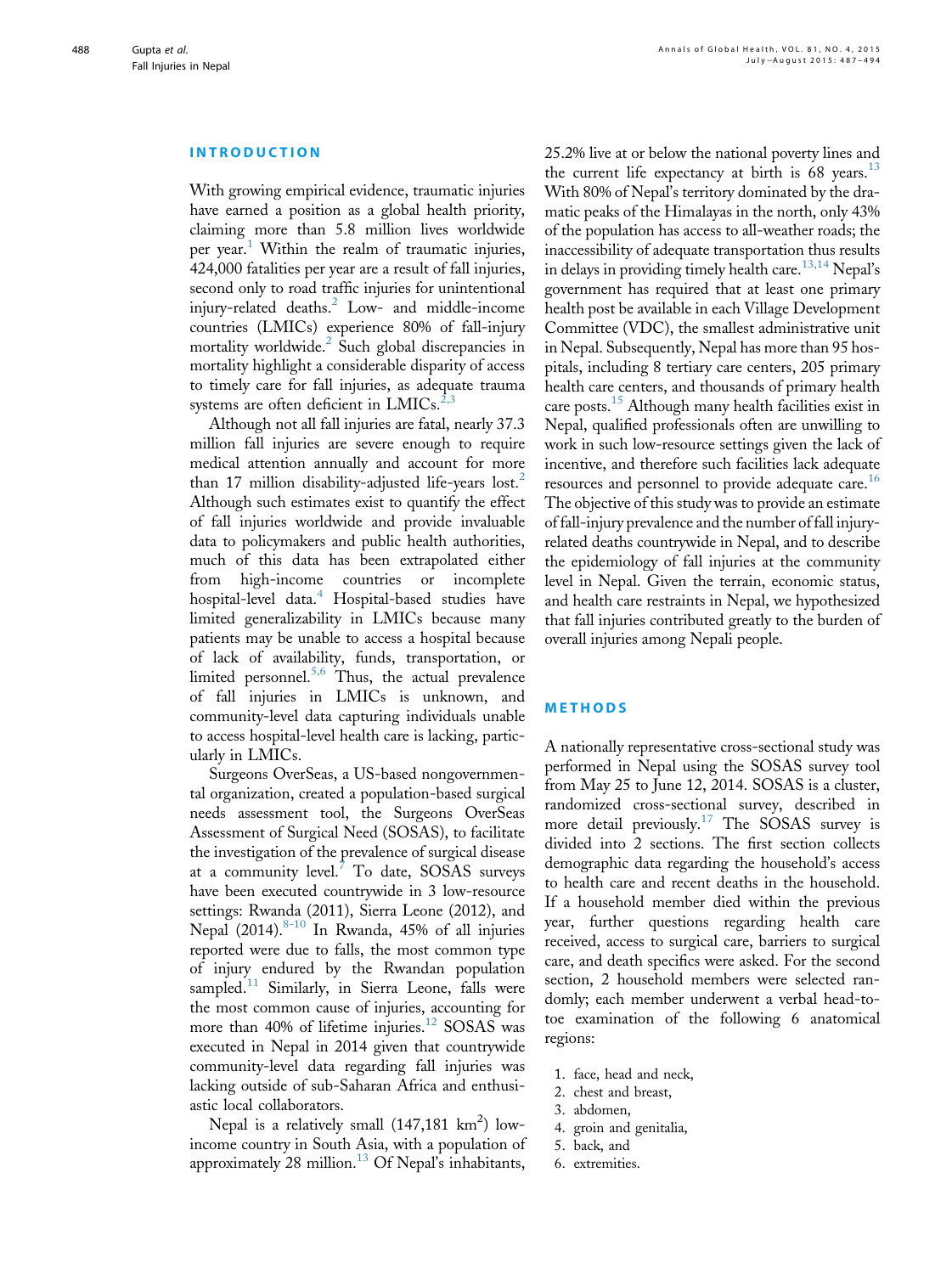Verbal, self-reported data were collected regarding symptoms or experiences associated with a general range of surgical conditions, including wounds, masses, deformities, and burns; and injuries, including road traffic injuries, falls, penetrating trauma, blunt trauma, and burns. A fall injury was defined as "inadvertently coming to rest on the ground, floor or other lower level, excluding intentional change in position"; fall injuries worthy of being reported by respondents were included. Details including the timing and mechanism of an injury were sought, as well as the health-seeking behavior of the individual during the fall injury. Data collected included anatomic location, timing of injury, and whether health care was sought; if health care was not accessed, the reason for barrier to care was asked.

Questions regarding disability from each fall injury were asked. Forms of disability evaluated included the following:

- The fall injury was not disabling.
- The respondent felt ashamed after the fall injury. <sup>d</sup> The respondent was unable to work after the fall injury.
- The respondent required help for transportation.
- The respondent required help with activities of daily living after the fall injury.

Additionally, a physician performed a visual physical examination, excluding the groin and anterior chest in females.

Nepal consists of 75 administrative districts. Two-stage cluster sampling was performed. The initial stage randomly selected 15 of the 75 districts proportional to population. The second stage randomly selected 45 VDCs, with 3 VDCs chosen per district after stratification for urban and rural population distribution. Two rural and 1 urban VDC were chosen per district (Fig. 1). This sampling methodology was based on the Demographic and Health Surveys in Nepal.<sup>[15](#page-6-0)</sup>

In all, 100 Nepali medical interns, doctors, and students conducted surveys throughout the country. Interviewers began at a central location and sampled every fifth household within a selected VDC; 30 households per VDC were sampled, with a sample size of 1350 households countrywide. All interviewers were trained in a standardized way, with only physicians performing the visual physical examination. Practice interviews were held by the field supervisor before data collection to ensure adequacy of interview and physical exam. All surveys were verbally administered in Nepali and the responses were recorded in English via paper



surveys; appropriate verbal consent was obtained from each respondent. Sample size estimation was calculated from a prevalence of unmet surgical need of 5%, reported in a pilot study of SOSAS in Nepal in January 2014.<sup>1</sup>

Institutional Review Board approval was obtained from the Nepal Health Research Council in Kathmandu, Nepal, and Nationwide Children's Hospital in Columbus, Ohio. Funding for the study was provided by Surgeons OverSeas and the Association for Academic Surgery Global Research Fellowship Award.

Data were analyzed in STATA 13.0 (StataCorp, College Station, TX, USA). Estimated proportions of fall injuries were reported with respective 95% confidence intervals (CIs) and were compared by sex, age, village type (rural or urban), occupation, education, and literacy using univariate analyses performed with  $\chi^2$  tests. Odds ratios of falls among various covariates were calculated with a logistic regression model.

## RESULTS

In all, 2695 individuals were surveyed in 1350 households with a response rate of 97%. There were 379 injuries reported by 354 individuals  $(13.1\%; 95\% \text{ CI}, 11.9\% - 14.5\%).$  Of these injuries, 142 were due to falls (37.5%) in 141 individuals  $(5.2\% \text{ of respondents}, 95\% \text{ CI}, 4.4\% - 6.1\%)$  with a mean age of 30.7 years  $(95\% \text{ CI}, 27.4-34.1).$ Demographic data of respondents who reported at least 1 fall injury in his or her lifetime are shown in [Tables 1](#page-3-0) and [2.](#page-3-0)

The age group with the highest percentage of fall injuries was adults aged 25 to 54 years (45.1%), followed by children aged 0 to 14 years, (21.4%). Individuals aged 65 years and older sustained 5.9% of the fall injuries reported. This age group, however, had the highest proportion of persons who had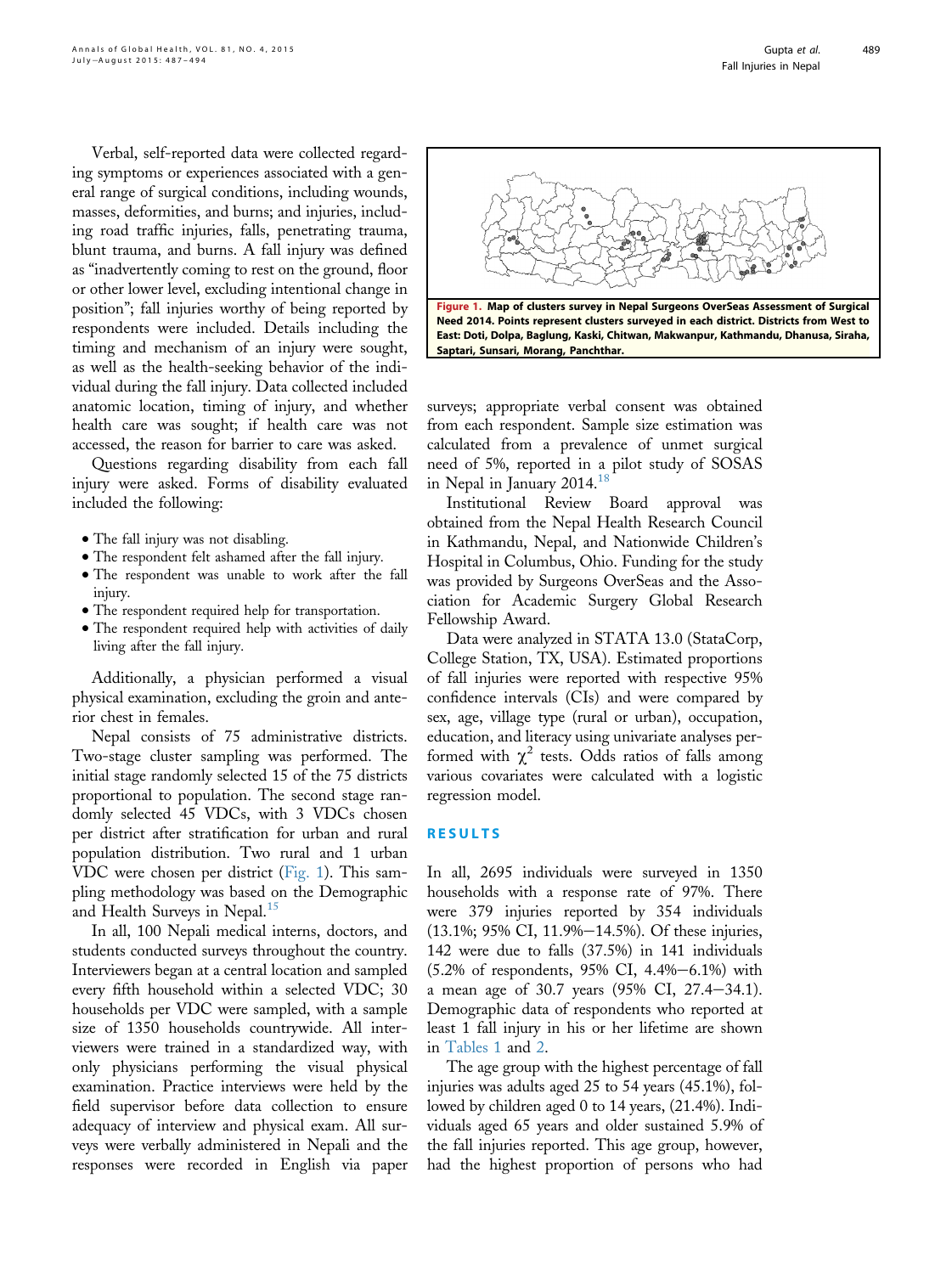<span id="page-3-0"></span>

| Table 1. Demographic Data of Respondents Who Reported Lifetime Fall Injury |           |         |                        |                           |           |  |  |
|----------------------------------------------------------------------------|-----------|---------|------------------------|---------------------------|-----------|--|--|
| Demographic                                                                | Frequency | Percent | Proportion             | Crude Odds Ratio (95% CI) | $P$ value |  |  |
| <b>Village type</b>                                                        |           |         |                        |                           |           |  |  |
| Rural                                                                      | 90        | 63.83   | $5.01(4.05 - 6.12)$    | $1$ (Ref)                 | 0.46      |  |  |
| Urban                                                                      | 51        | 36.17   | $5.68(4.26 - 7.40)$    | $1.14(0.80 - 1.63)$       |           |  |  |
| Total                                                                      | 141       | 100.0   |                        |                           |           |  |  |
| <b>Sex</b>                                                                 |           |         |                        |                           |           |  |  |
| Male                                                                       | 82        | 58.2    | $5.72(4.57 - 7.05)$    | $1$ (Ref)                 | 0.23      |  |  |
| Female                                                                     | 59        | 41.8    | $4.68$ $(3.58 - 5.99)$ | $0.81(0.57 - 1.14)$       |           |  |  |
| Total                                                                      | 141       | 100     |                        |                           |           |  |  |
| Age category (y)                                                           |           |         |                        |                           |           |  |  |
| $0 - 14$                                                                   | 33        | 21.41   | 5.72 (3.97-7.94)       | $1$ (Ref)                 | 0.13      |  |  |
| $15 - 24$                                                                  | 35        | 20.33   | $6.39(4.49 - 8.77)$    | $1.12(0.69 - 1.84)$       |           |  |  |
| $25 - 54$                                                                  | 52        | 45.08   | $4.28(3.21 - 5.57)$    | $0.74(0.47 - 1.15)$       |           |  |  |
| $55 - 64$                                                                  | 8         | 7.31    | 4.06 (1.77, 7.84)      | $0.69$ $(0.32, 1.54)$     |           |  |  |
| >65                                                                        | 13        | 5.86    | $8.23(4.45 - 13.66)$   | $1.45(0.76 - 2.88)$       |           |  |  |
| Total                                                                      | 141       | 100     |                        |                           |           |  |  |

sustained a fall injury: 8.2% of individuals 65 and older sustained a fall injury in his or her lifetime. Of the individuals who sustained fall injuries, 46.4% self-reported their occupation as "unemployed," 17.9% as "self-employed," 15% as a "homemaker," and 13.6% as a "farmer" (Table 2). Further information regarding occupational environment was not obtained during this study.

Using a logistic regression model, fall injuries showed correlations with the male gender (odds ratio [OR], 0.88 if female;  $P = 0.48$ ), the elderly (65 years or older) and adults (aged  $15-24$  years; OR 1.08;  $P = 0.78$ ; OR 1.42;  $P = 0.33$ , respectively), and an urban village setting (OR, 1.15;  $P = 0.46$ ), although no association appeared to be statistically significant in this data set.

The most commonly affected anatomic site was the extremities (73.2%), with the upper extremities (hand/thumb, fingers, lower arm, upper arm) involved in 52.1% of fall injuries  $(n = 74;$ [Table 3](#page-4-0)). Among the 141 individuals who sustained a fall injury, 12 reported a fall within the previous

| Table 2. Education and Occupation of Respondents Who Reported Lifetime Fall Injury |              |         |                      |                           |         |  |  |
|------------------------------------------------------------------------------------|--------------|---------|----------------------|---------------------------|---------|--|--|
| Demographic                                                                        | Frequency    | Percent | Proportion           | Crude Odds Ratio (95% CI) | P value |  |  |
| Occupation ( $N = 2690$ )                                                          |              |         |                      |                           |         |  |  |
| Unemployed                                                                         | 65           | 46.43   | $5.86(4.55 - 7.41)$  | $1$ (Ref)                 | 0.13    |  |  |
| Homemaker                                                                          | 21           | 15.0    | $3.82(2.38 - 5.78)$  | $0.64(0.39 - 1.05)$       |         |  |  |
| Domestic helper                                                                    | $\mathbf{1}$ | 0.71    | $1.61(0.04 - 8.66)$  | $0.26(0.36 - 1.93)$       |         |  |  |
| Farmer                                                                             | 19           | 13.57   | $6.40(3.90 - 9.81)$  | $1.10(0.65 - 1.86)$       |         |  |  |
| Self-employed                                                                      | 25           | 17.86   | $5.81(3.80 - 8.46)$  | $0.99(0.62 - 1.59)$       |         |  |  |
| Government                                                                         | 3            | 2.14    | $2.19(0.45 - 6.27)$  | $0.36(0.11 - 1.16)$       |         |  |  |
| Nongovernment                                                                      | 6            | 4.29    | $5.71(2.13 - 12.02)$ | $0.97(0.41 - 2.30)$       |         |  |  |
| Total                                                                              | 140          | 100     |                      |                           |         |  |  |
| Education ( $N = 2692$ )                                                           |              |         |                      |                           |         |  |  |
| None                                                                               | 34           | 24.11   | $4.05(2.82 - 5.62)$  | $1$ (Ref)                 | 0.083   |  |  |
| Primary                                                                            | 48           | 34.04   | $6.81(5.06 - 8.92)$  | $1.73(1.10 - 2.72)$       |         |  |  |
| Secondary                                                                          | 41           | 29.08   | $5.62(4.07 - 7.55)$  | $1.41(0.86 - 2.25)$       |         |  |  |
| Tertiary                                                                           | 17           | 12.06   | $4.74(2.78 - 7.47)$  | $1.18(0.65 - 2.14)$       |         |  |  |
| Graduate                                                                           | $\mathbf{1}$ | 0.71    | $1.67(0.04 - 8.94)$  | $0.40(0.05 - 2.98)$       |         |  |  |
| Total                                                                              | 141          | 100     |                      |                           |         |  |  |
| Literacy ( $N = 2692$ )                                                            |              |         |                      |                           |         |  |  |
| Illiterate                                                                         | 40           | 28.37   | $4.70(3.38 - 6.35)$  | $1$ (Ref)                 | 0.39    |  |  |
| Literate                                                                           | 101          | 71.63   | $5.49(4.49 - 6.63)$  | $1.18(0.81 - 1.71)$       |         |  |  |
| Total                                                                              | 141          | 100     |                      |                           |         |  |  |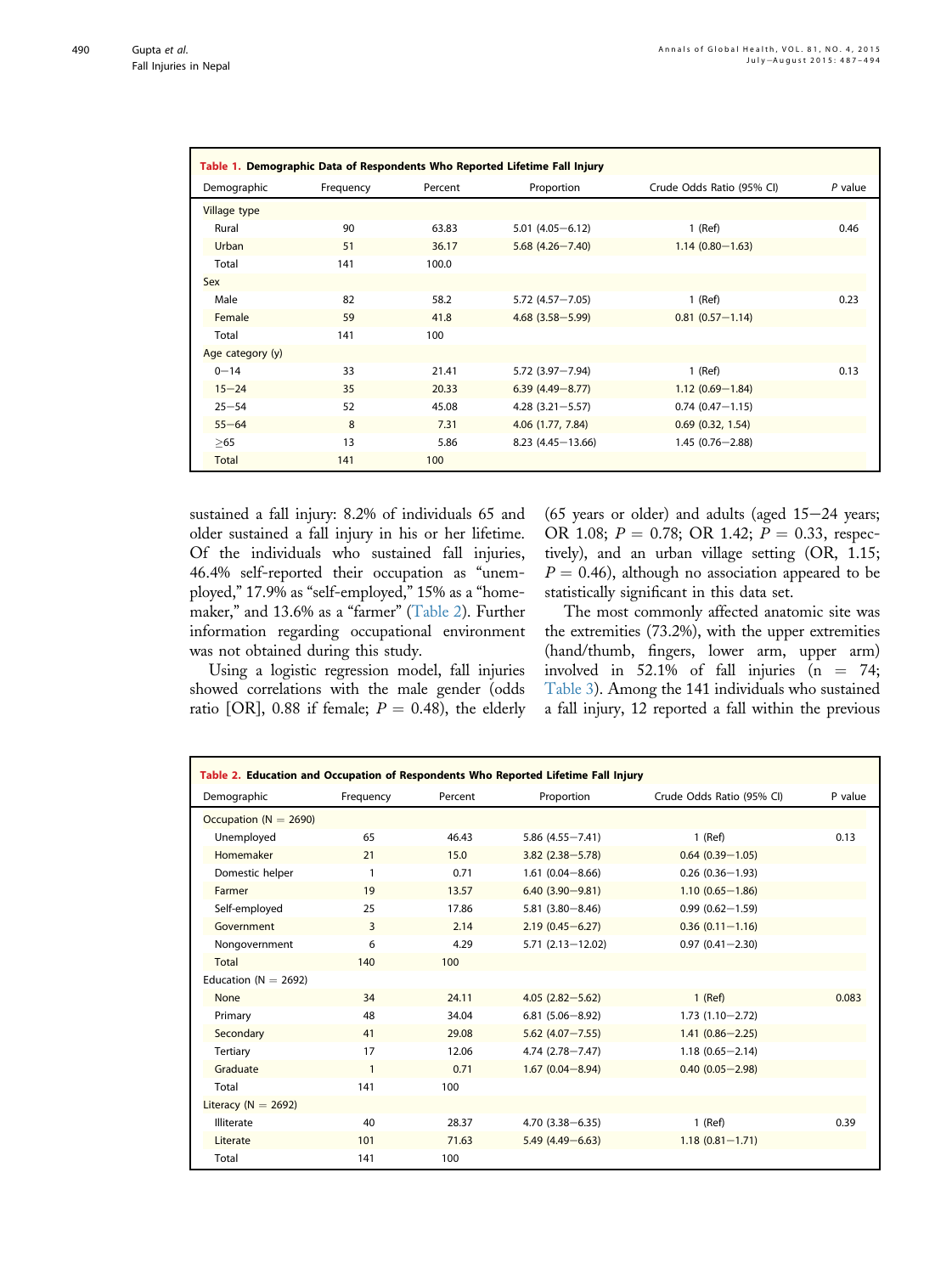<span id="page-4-0"></span>

| <b>Table 3. Anatomic Location of Fall Injuries</b> |                              |  |  |  |  |
|----------------------------------------------------|------------------------------|--|--|--|--|
| Anatomic Location                                  | Injuries Due to Falls, n (%) |  |  |  |  |
| <b>Extremities</b>                                 | 104 (73.2)                   |  |  |  |  |
| Face, head, and neck                               | 31 (21.8)                    |  |  |  |  |
| <b>Back</b>                                        | 4(2.8)                       |  |  |  |  |
| Chest                                              | 2(1.4)                       |  |  |  |  |
| Abdomen                                            | 1(0.7)                       |  |  |  |  |
| Groin                                              | 0(0.0)                       |  |  |  |  |
| Total                                              | 142 (99.9) <sup>*</sup>      |  |  |  |  |
| 99.9, not 100 due to rounding.                     |                              |  |  |  |  |

month for which they were unable to access surgical care  $(8.5\%; 95\% \text{ CI}, 4.5\% - 14.4\%).$  Barriers to care included lack of money for health care  $(n = 3)$ , unavailable facility/personnel ( $n = 7$ ), and fear or lack of trust  $(n = 2)$ . Of the 142 fall injuries reported, 19% resulted in the inability to work as before the injury; 1.4% felt ashamed after sustaining the fall injury, and 1.4% required help with daily living. The fall injury was not disabling in 76.8% of fall injuries reported.

Of the 1350 households surveyed, 80 deaths were reported within the previous year. Of these deaths, 7 were a result of a fall injury (8.8%; 95% CI,  $3.6\% - 17.2\%$ ). The mean age of the deceased was 46 years. Surgical care was not delivered to those who died secondary to a fall injury; reasons included a lack of sufficient time ( $n = 4$ ); facility/ personnel unavailable ( $n = 1$ ); fear/lack of trust  $(n = 1)$ ; and a lack of perceived need for surgical care  $(n = 1)$ . Thus, of the 80 deaths reported, 6 may have been averted with appropriate access to surgical care (7.5%; 95% CI, 2.8%-15.6%).

# **DISCUSSION**

To our knowledge the Nepal SOSAS study provided the first national population-based assessment on fall injury prevalence in Nepal, identifying fall injuries as a major public health concern. The findings revealed a nonfatal fall-injury prevalence of 5.23% and a fatal fall-injury prevalence of 8.8%. Extrapolating these results to the current population of Nepal, the prevalence of nonfatal fall injuries in Nepal can be estimated at 1.47 million. Using the most recent crude death rate, we estimate that nearly 16,600 deaths are due to falls annually in Nepal and that about 14,130 deaths from fall injuries may have been avoided with appropriate access to surgical care. $13,19$ 

Our findings emphasize the high prevalence of fall injuries in Nepal at a population level and are comparable with previously reported fall-injury

data in this region of the world. A hospital-based study was conducted in Kathmandu regarding traumatic injuries; the epidemiologic spectrum of physical trauma was observed over a period of 1 year at Kathmandu University Hospital and its various outreach centers in the community. Fall from height was the most common mode of injury presenting to the emergency department, followed by road traffic incidents.[20](#page-6-0) Furthermore, a morbidity and mortality survey conducted in rural India revealed that 20% of fatal injuries were due to falls, and that fall injuries were the leading cause of nonfatal injuries  $(38%)$ .<sup>[21](#page-6-0)</sup> The present study equally suggested that fall injuries are the most common type of injury endured in the Nepali population, at 37.5% of injuries reported—with road traffic injuries  $(19.8\%)$  and burns  $(14.2%)$  following—and is the leading cause of fatal injury (8.8%).

Existing data indicate that fall injuries are a affliction of the elderly, with estimates suggesting that nearly 28% to 35% of people aged 65 or older fall each year. $22,23$  Our results are not unique in that the age category with the highest proportion of fall injuries was those aged 65 years and older (8.2%), followed by adults aged 15 to 24 (6.39%), and children aged 0 to 14 (5.72%). With nearly 80% of the world's elderly population living in developing countries, it seems reasonable, both in a moral and an economic sense, to retain an older persons' capacity so they remain a fundamental resource to their family and community.<sup>[24,25](#page-6-0)</sup> The Nepal Demographic Health Survey revealed that 5.5% of Nepal's population is 65 years or older, and 5.8% of the study population is aged 65 or older; the two therefore correspond appropriately.<sup>[15](#page-6-0)</sup>

However, this should not undermine the burden of fall injuries in the other age categories mentioned. Although limited empirical data exploring childhood falls in the developing world exist, the World Health Organization (WHO) ranked falls as the leading cause of injury burden in those aged 0 to 4 years. Furthermore, an injury survey in China reported that for every child death from a fall, there were 4 cases of permanent disability, 37 cases requiring hospitalization, and 690 who sought care or missed at least 1 day of school or work.<sup>[26,27](#page-6-0)</sup> Thus, a thorough understanding is needed of the specific contributors to fall injuries for all age groups; contributions include the influence of diet (malnutrition and obesity), hazardous environments in daily life, school and work, a lack of accessible transportation and safety equipment, and inad-equate health services.<sup>[24](#page-6-0)</sup>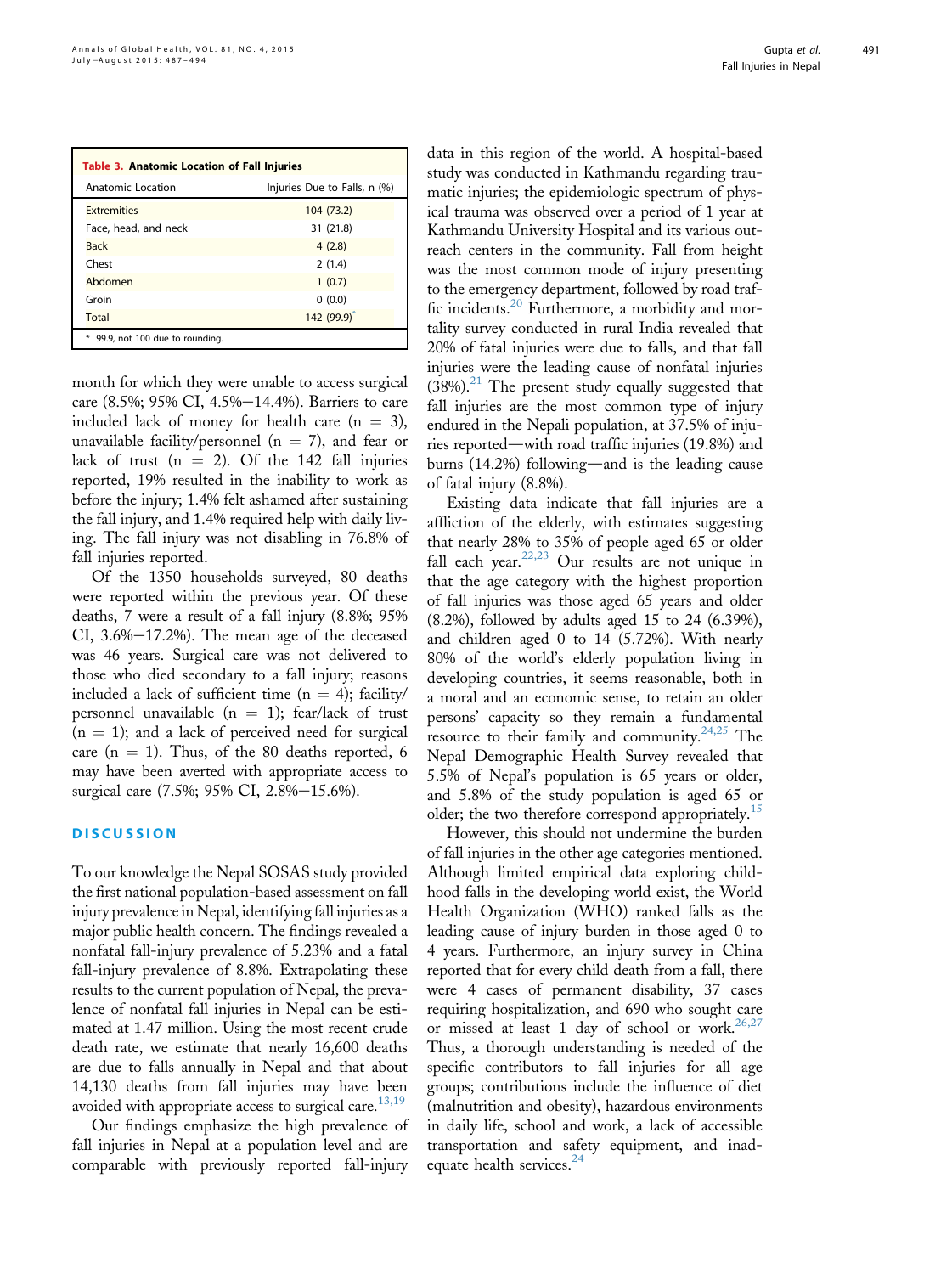Despite a dearth of robust fall injury data in developing countries, increasing global interest has inspired such reports as the WHO's Global Report on Falls Prevention, which recommends that "the design and implementation of culturallyappropriate, evidence-based interventions that will significantly reduce the number of falls" be a priority action.<sup>[28](#page-6-0)</sup> The translation of fall-injury prevention strategies in developing countries is unfortunately made incredibly challenging by competing demands for acute health issues, shortages of health care providers, and limited availability of resources and per-sonnel.<sup>[3,26](#page-6-0)</sup> Furthermore, fall-prevention strategies in the developed world were not created with developing countries' circumstances in mind, nor have they been tested in such countries. $24$ 

Primary prevention tactics must be tailored for developing countries, as environmental risks such as open street gutters, a lack of seating on buses, slippery banana-bark mats, and sidewalks cluttered with vendors' wares are not necessarily commonly seen in the developed world.<sup>[29-32](#page-6-0)</sup> Once a fall injury occurs, accessible and appropriate health care should be readily available. From our results, 57% of the deaths resulting from falls were because there was insufficient time before death to travel to a health care facility. Similarly, a review of surgical admissions to a hospital in Nepal revealed that patients who presented late for treatment did so because of difficult geographic access to health facilities and because primary health services did not have the appropriate capacity to deliver care, with a lack of trained personnel and limited resources.<sup>[14](#page-6-0)</sup> The Nepal Community Emergency Preparedness Group has proposed an emergency medical services plan that encourages building navigable roads to increase access to the mountainous regions, without which, rescue services would be unable to reach injured individuals within a reasonable amount of time.

Hospital-based capacities to provide trauma care in Nepal should be strengthened—including staffing specialized medical and surgical personnel and stocking appropriate resources to provide such care. Trauma capacity at the hospital level in developing countries, however, is grossly insufficient and will require dedicated public health interventions to improve.[3](#page-6-0) Substantial evidence exists in highincome countries to show that the establishment of trauma systems significantly decreases injuryrelated mortality. It has been demonstrated that the lack of such trauma systems in LMICs results in patients with life-threatening but potentially treatable injuries having up to 6 times higher a

chance of dying in a country with no organized trauma system.<sup>33</sup>

The spectrum of necessary interventions to prevent fall injuries and to decrease the morbidity and mortality of such injuries is vast, requiring the dedication and commitment from multiple key stakeholders across various fields: government officials (decision makers), health care providers and administrators, community leaders, the research community, and nongovernmental agencies must come together to make fall injuries in developing countries such as Nepal a public health priority.

This study inevitably has limitations. The Nepal SOSAS study was a cross-sectional survey methodology and limitations inherent to all cross-sectional studies and randomization assumptions apply. Given the resources available, only 15 of Nepal's 75 districts were randomly sampled proportional to population. Thus, less densely populated districts may have not been sampled, resulting in a sampling bias away from the more rural districts where accessible health care is sparse. Furthermore, the account of deaths within the previous year relied on household members' memory of events; subsequently, recall bias may have occurred for this estimation. The crude death rate calculated from our study is 5.85 deaths per 1000 persons, and the 2012 reported crude death rate from Nepal was 6.7 deaths per 1000 persons; although recall bias is possible, our study possibly underestimates the deaths reported.<sup>[13,19](#page-6-0)</sup> Also, given this is a household population-based survey, a standardized injury severity score for each fall injury could not be assessed. To offset this limitation, we reported data on the respondents' perceived disability. Furthermore, this study did not address more in-depth questions regarding one's occupation, a critical factor when planning for fall prevention.

The median age of the study population who sustained fall injuries was 30.7 years; given that individuals in this age group tend to be productive members of society, our data may suggest that many fall injuries occur at the workplace. More information regarding work-related fall injuries is necessary to develop thorough intervention and effective intervention plans. Future studies regarding fall injuries in Nepal should address this limitation to aid in prevention and treatment strategies. Finally, the SOSAS survey had been previously criticized for relying on self-reported verbal data. The Nepal SOSAS survey incorporated a visual physical examination component performed by physicians to improve the SOSAS tool. The observed agreement between the verbal selfreported data and the visual physical examination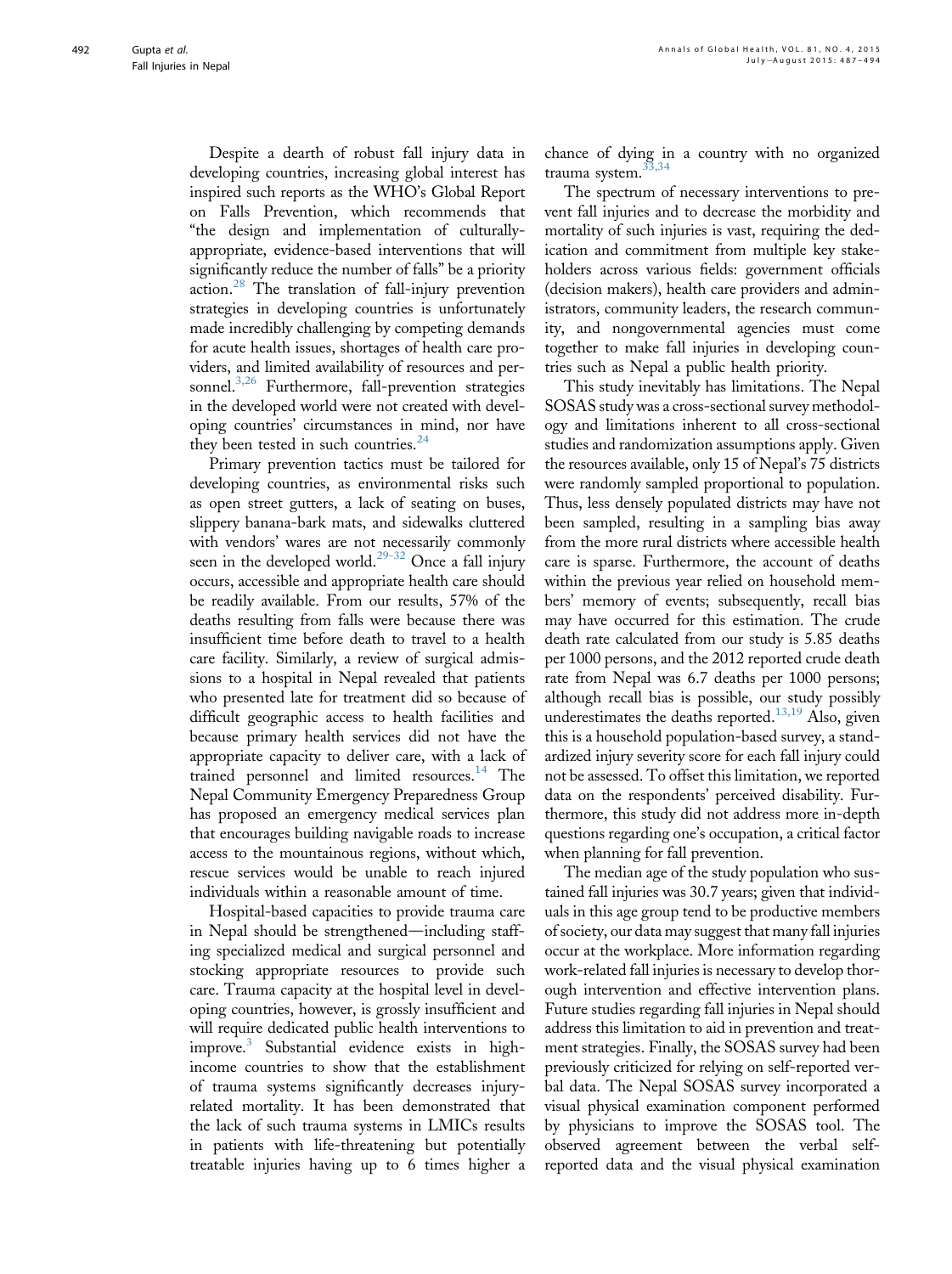#### **CONCLUSION**

<span id="page-6-0"></span>was high, at 94.6%—helping to validate the SOSAS tool. $10$  Thus, despite the limitations in this study, we are confident that our findings represent fall injuries in Nepal appropriately and provide baseline estimates for fall-related injuries in Nepal. Future surveys should be conducted to confirm these initial findings and help monitor changes of fall-related injuries in Nepal.

The Nepal SOSAS study provided countrywide, population-based data on fall injury prevalence in Nepal, identifying falls as a crucial public health concern. These data highlight persistent barriers to access to care for the injured and the need to improve trauma care systems in developing countries such as Nepal.

#### **REFERENCES**

- 1. Injuries and violence: the facts. Geneva: World Health Organization. Available at: [http://www.who.int/](http://www.who.int/violence_injury_prevention/key_facts/en/) [violence\\_injury\\_prevention/key\\_facts/](http://www.who.int/violence_injury_prevention/key_facts/en/) [en/;](http://www.who.int/violence_injury_prevention/key_facts/en/) 2010. Accessed December 20, 2014.
- 2. Falls. Geneva: World Health Organization. Available at: [http://www.who.](http://www.who.int/mediacentre/factsheets/fs344/en/) [int/mediacentre/factsheets/fs344/en/;](http://www.who.int/mediacentre/factsheets/fs344/en/) 2012. Accessed December 20, 2014.
- 3. [Wong EG, Gupta S, Deckelbaum DL,](http://refhub.elsevier.com/S2214-9996(15)01216-3/sref3) [Razek T, Kushner AL. Prioritizing](http://refhub.elsevier.com/S2214-9996(15)01216-3/sref3) [injury care: a review of trauma capacity](http://refhub.elsevier.com/S2214-9996(15)01216-3/sref3) [in low and middle-income countries.](http://refhub.elsevier.com/S2214-9996(15)01216-3/sref3) [J Surg Res 2015;193:217](http://refhub.elsevier.com/S2214-9996(15)01216-3/sref3)-[22.](http://refhub.elsevier.com/S2214-9996(15)01216-3/sref3)
- 4. Causes of death 2008: data sources and methods. Department of Health Statistics and Informatics, World Health Organization. Available at: [http://www.](http://www.who.int/healthinfo/global_burden_disease/cod_2008_sources_methods.pdf) [who.int/healthinfo/global\\_burden\\_disease/](http://www.who.int/healthinfo/global_burden_disease/cod_2008_sources_methods.pdf)<br>cod 2008 sources methods.pdf: 2011. [cod\\_2008\\_sources\\_methods.pdf;](http://www.who.int/healthinfo/global_burden_disease/cod_2008_sources_methods.pdf) Accessed September 12, 2015.
- 5. [Mock CN, nii-Amon-Kotei D,](http://refhub.elsevier.com/S2214-9996(15)01216-3/sref5) [Maier RV. Low utilizatio of formal](http://refhub.elsevier.com/S2214-9996(15)01216-3/sref5) [medical services by injured persons in](http://refhub.elsevier.com/S2214-9996(15)01216-3/sref5) [a developing nation: health service](http://refhub.elsevier.com/S2214-9996(15)01216-3/sref5) [data underestimate the importance of](http://refhub.elsevier.com/S2214-9996(15)01216-3/sref5) [trauma. J Trauma 1997;42:504](http://refhub.elsevier.com/S2214-9996(15)01216-3/sref5)-[11.](http://refhub.elsevier.com/S2214-9996(15)01216-3/sref5) [discussion 511-513.](http://refhub.elsevier.com/S2214-9996(15)01216-3/sref5)
- 6. [Hang HM, Byass P. Dif](http://refhub.elsevier.com/S2214-9996(15)01216-3/sref6)ficulties in [getting treatment for injuries in rural](http://refhub.elsevier.com/S2214-9996(15)01216-3/sref6) [Vietnam. Public Health 2009;123:](http://refhub.elsevier.com/S2214-9996(15)01216-3/sref6)  $58 - 65$  $58 - 65$  $58 - 65$
- 7. [Groen RS, Petroze RT, Kamara TB,](http://refhub.elsevier.com/S2214-9996(15)01216-3/sref7) [et al. Pilot testing of a population](http://refhub.elsevier.com/S2214-9996(15)01216-3/sref7)[based surgical survey tool in Sierra](http://refhub.elsevier.com/S2214-9996(15)01216-3/sref7) [Leone. World J Surg 2012;36:771](http://refhub.elsevier.com/S2214-9996(15)01216-3/sref7)-[4.](http://refhub.elsevier.com/S2214-9996(15)01216-3/sref7)
- 8. [Petroze R, Groen RS, Niyonkuru F,](http://refhub.elsevier.com/S2214-9996(15)01216-3/sref8) [et al. Estimating operative disease prev](http://refhub.elsevier.com/S2214-9996(15)01216-3/sref8)[alence in a low income country: results](http://refhub.elsevier.com/S2214-9996(15)01216-3/sref8) [of a nationwide population survey in](http://refhub.elsevier.com/S2214-9996(15)01216-3/sref8) [Rwanda. Surgery 2013;153:457](http://refhub.elsevier.com/S2214-9996(15)01216-3/sref8)-[64.](http://refhub.elsevier.com/S2214-9996(15)01216-3/sref8)
- 9. [Groen RS, Stewart K, Cassidy LD,](http://refhub.elsevier.com/S2214-9996(15)01216-3/sref9) [et al. Untreated surgical conditions in](http://refhub.elsevier.com/S2214-9996(15)01216-3/sref9) [Sierra Leone: A cluster randomised](http://refhub.elsevier.com/S2214-9996(15)01216-3/sref9) [cross-sectional, countrywide survey.](http://refhub.elsevier.com/S2214-9996(15)01216-3/sref9) [Lancet 2012;380:1082](http://refhub.elsevier.com/S2214-9996(15)01216-3/sref9)-[7](http://refhub.elsevier.com/S2214-9996(15)01216-3/sref9).
- 10. [Gupta S, Shreshta S, Nagarajan N,](http://refhub.elsevier.com/S2214-9996(15)01216-3/sref10) [et al. Surgical care in Nepal: condi](http://refhub.elsevier.com/S2214-9996(15)01216-3/sref10)[tions, preventable deaths, procedures,](http://refhub.elsevier.com/S2214-9996(15)01216-3/sref10) [and validation of a countrywide sur](http://refhub.elsevier.com/S2214-9996(15)01216-3/sref10)[vey. Br J Surg 2015;102:700](http://refhub.elsevier.com/S2214-9996(15)01216-3/sref10)-[7.](http://refhub.elsevier.com/S2214-9996(15)01216-3/sref10)
- 11. [Petroze RT, Joharifard S, Groen RS,](http://refhub.elsevier.com/S2214-9996(15)01216-3/sref11) [et al. Injury, disability and access to](http://refhub.elsevier.com/S2214-9996(15)01216-3/sref11) [care in Rwanda: results of a nation](http://refhub.elsevier.com/S2214-9996(15)01216-3/sref11)[wide cross-sectional population study.](http://refhub.elsevier.com/S2214-9996(15)01216-3/sref11) World J Surg  $2015;39:62-9$ .<br>Stewart KAA, Groen
- 12. [Stewart KAA, Groen RS,](http://refhub.elsevier.com/S2214-9996(15)01216-3/sref12) [Kamara TB, et al. Traumatic injuries](http://refhub.elsevier.com/S2214-9996(15)01216-3/sref12) [in developing countries: report from](http://refhub.elsevier.com/S2214-9996(15)01216-3/sref12) [a nationwide cross-sectional survey of](http://refhub.elsevier.com/S2214-9996(15)01216-3/sref12) [Sierra Leone. JAMA Surg 2013;148:](http://refhub.elsevier.com/S2214-9996(15)01216-3/sref12)  $463 - 9$  $463 - 9$
- 13. Nepal data. The World Bank; 2014. Available at: [http://data.worldbank.](http://data.worldbank.org/country/nepal) [org/country/nepal](http://data.worldbank.org/country/nepal). Accessed Decem-
- ber 20, 2014.<br>Spiegel DA. 14. [Spiegel DA, Shrestha OP,](http://refhub.elsevier.com/S2214-9996(15)01216-3/sref14) [Rajbhandary T, et al. Epidemiology](http://refhub.elsevier.com/S2214-9996(15)01216-3/sref14) [of surgical admissions to a children](http://refhub.elsevier.com/S2214-9996(15)01216-3/sref14)'s [disability hospital in Nepal. World J](http://refhub.elsevier.com/S2214-9996(15)01216-3/sref14) Surg  $2010;34:954-62$ .
- 15. Annual Report. Department of Health Services, Ministry of Health and Population, Nepal; 2012. Available at: [http://](http://phpnepal.org/index.php?listId=453-.U6R7iJSSy2E) [phpnepal.org/index.php?listId](http://phpnepal.org/index.php?listId=453-.U6R7iJSSy2E)=[453-.](http://phpnepal.org/index.php?listId=453-.U6R7iJSSy2E) [U6R7iJSSy2E.](http://phpnepal.org/index.php?listId=453-.U6R7iJSSy2E) Accessed December 20, 2014.
- 16. [Ghimire P. Nepal may have enough](http://refhub.elsevier.com/S2214-9996(15)01216-3/sref16) doctors but they'[re in the wrong place.](http://refhub.elsevier.com/S2214-9996(15)01216-3/sref16) [BMJ 2014;14:349.](http://refhub.elsevier.com/S2214-9996(15)01216-3/sref16)
- 17. [Groen RS, Samai M, Petroze RT,](http://refhub.elsevier.com/S2214-9996(15)01216-3/sref17) [et al. Pilot testing of a population](http://refhub.elsevier.com/S2214-9996(15)01216-3/sref17) [based survey tool in Sierra Leone.](http://refhub.elsevier.com/S2214-9996(15)01216-3/sref17) [World J Surg 2012;36:771](http://refhub.elsevier.com/S2214-9996(15)01216-3/sref17)-[4.](http://refhub.elsevier.com/S2214-9996(15)01216-3/sref17)
- 18. [Gupta S, Ranjit A, Shrestha R, et al.](http://refhub.elsevier.com/S2214-9996(15)01216-3/sref18) [Surgical needs of Nepal: pilot study](http://refhub.elsevier.com/S2214-9996(15)01216-3/sref18) [of population based survey in Pokhara,](http://refhub.elsevier.com/S2214-9996(15)01216-3/sref18) [Nepal. World J Surg 2014;38:](http://refhub.elsevier.com/S2214-9996(15)01216-3/sref18)  $3041 - 6$  $3041 - 6$ .
- 19. Nepal statistics. Unicef; 2012. Available at: [http://www.unicef.org/infobycountry/](http://www.unicef.org/infobycountry/nepal_nepal_statistics.html) [nepal\\_nepal\\_statistics.html.](http://www.unicef.org/infobycountry/nepal_nepal_statistics.html) Accessed December 20, 2014.<br>Shrestha R,
- 20. [Shrestha R, Shrestha SK,](http://refhub.elsevier.com/S2214-9996(15)01216-3/sref20) [Kayastha SR, et al. A comparative](http://refhub.elsevier.com/S2214-9996(15)01216-3/sref20) [study on epidemiology, spectrum](http://refhub.elsevier.com/S2214-9996(15)01216-3/sref20) [and outcome analysis of physical](http://refhub.elsevier.com/S2214-9996(15)01216-3/sref20) [trauma cases presenting to emergency](http://refhub.elsevier.com/S2214-9996(15)01216-3/sref20) [department of Dhulikhel Hospital,](http://refhub.elsevier.com/S2214-9996(15)01216-3/sref20) [Kathmandu University Hospital and](http://refhub.elsevier.com/S2214-9996(15)01216-3/sref20) [its outreach centers in rural area.](http://refhub.elsevier.com/S2214-9996(15)01216-3/sref20) [Kathmandu Univ Med J 2013;11:](http://refhub.elsevier.com/S2214-9996(15)01216-3/sref20)  $241 - 6$  $241 - 6$
- 21. [Cardona M, Joshi R, Ivers RQ, et al.](http://refhub.elsevier.com/S2214-9996(15)01216-3/sref21) [The burden of fatal and non-fatal injury](http://refhub.elsevier.com/S2214-9996(15)01216-3/sref21) [in rural India. Inj Prev 2008;14:232](http://refhub.elsevier.com/S2214-9996(15)01216-3/sref21)-[7.](http://refhub.elsevier.com/S2214-9996(15)01216-3/sref21)
- 22. [Scott VJ, Peck S, Kendall P. Preven](http://refhub.elsevier.com/S2214-9996(15)01216-3/sref22)[tion of falls and injuries among the eld](http://refhub.elsevier.com/S2214-9996(15)01216-3/sref22)[erly: a special report from the of](http://refhub.elsevier.com/S2214-9996(15)01216-3/sref22)fice of [provincial health of](http://refhub.elsevier.com/S2214-9996(15)01216-3/sref22)ficer. Victoria: [British Colombia: Provincial Health](http://refhub.elsevier.com/S2214-9996(15)01216-3/sref22) Offi[ce, B.C. Ministry of Health; 2004.](http://refhub.elsevier.com/S2214-9996(15)01216-3/sref22)
- 23. British Colombia Injury Research and Prevention Unit (BCIRPU); 2006. Available at: [http://www.injuryresearch.](http://www.injuryresearch.bc/ca/) [bc/ca/](http://www.injuryresearch.bc/ca/). Accessed December 23, 2014.
- 24. [Kalula SZ, Scott V, Dowd A,](http://refhub.elsevier.com/S2214-9996(15)01216-3/sref24) [Brodrick K. Falls and fall prevention](http://refhub.elsevier.com/S2214-9996(15)01216-3/sref24) [programmes in developing countries:](http://refhub.elsevier.com/S2214-9996(15)01216-3/sref24) [environmental scan for the adaptation](http://refhub.elsevier.com/S2214-9996(15)01216-3/sref24) [of the Canadian Falls prevention cur](http://refhub.elsevier.com/S2214-9996(15)01216-3/sref24)[riculum for developing countries.](http://refhub.elsevier.com/S2214-9996(15)01216-3/sref24) [J Saf Res 2011;42:461](http://refhub.elsevier.com/S2214-9996(15)01216-3/sref24)-[72.](http://refhub.elsevier.com/S2214-9996(15)01216-3/sref24)
- 25. 2008 World population data sheet. Population Reference Buereau, UN Population Division, World Population Prospects; 2008. Available at: [http://www.prb.org/pdf15/2015-world](http://www.prb.org/pdf15/2015-world-population-data-sheet_eng.pdf)[population-data-sheet\\_eng.pdf](http://www.prb.org/pdf15/2015-world-population-data-sheet_eng.pdf). Accessed December 23, 2014.
- 26. Children and falls. Geneva: World Health Organization. Available at: http://www.who.int/violence\_injury [prevention/child/injury/world\\_report/](http://www.who.int/violence_injury_prevention/child/injury/world_report/Falls_english.pdf) [Falls\\_english.pdf.](http://www.who.int/violence_injury_prevention/child/injury/world_report/Falls_english.pdf) Accessed December 23, 2014.<br>27. Hyder AA,
- Sugerman D, [Ameratunga S, Callaghan JA. Falls](http://refhub.elsevier.com/S2214-9996(15)01216-3/sref27) [among children in the developing](http://refhub.elsevier.com/S2214-9996(15)01216-3/sref27) [world: a gap in child health burden](http://refhub.elsevier.com/S2214-9996(15)01216-3/sref27) [estimations? Acta Paediatr 2007;96:](http://refhub.elsevier.com/S2214-9996(15)01216-3/sref27)  $1394 - 8$  $1394 - 8$ .
- 28. [WHO Global Report on Falls Pre](http://refhub.elsevier.com/S2214-9996(15)01216-3/sref28)[vention in Older Age. Geneva:](http://refhub.elsevier.com/S2214-9996(15)01216-3/sref28) [WHO; 2008](http://refhub.elsevier.com/S2214-9996(15)01216-3/sref28).
- 29. Preventing falls: how to develop community-based fall prevention community-based fall programs for older adults. Centers for Disease Control and Prevention. Available at: [http://www.cdc.gov/Homeand](http://www.cdc.gov/HomeandRecreationalSafety/Falls/community_preventfalls.html) [RecreationalSafety/Falls/community\\_](http://www.cdc.gov/HomeandRecreationalSafety/Falls/community_preventfalls.html) [preventfalls.html](http://www.cdc.gov/HomeandRecreationalSafety/Falls/community_preventfalls.html). Accessed December 23, 2014.
- 30. [Fabricio SC, Rodrigues RA, da](http://refhub.elsevier.com/S2214-9996(15)01216-3/sref30) [Costa ML Jr. Falls among older](http://refhub.elsevier.com/S2214-9996(15)01216-3/sref30)